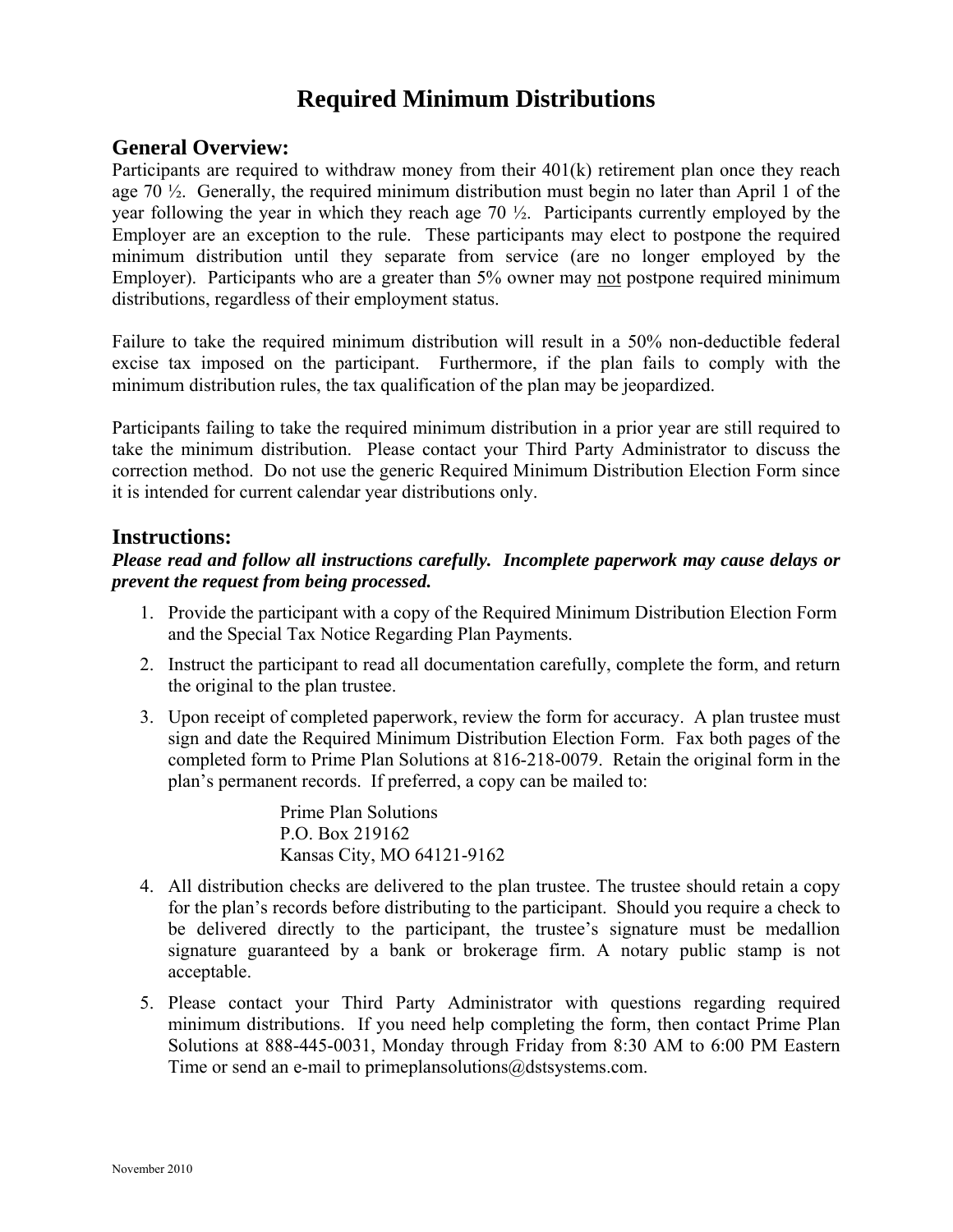

# **Required Minimum Distribution Election Form**

This form should be used to request a Required Minimum Distribution from a 401(k) plan for the current calendar year, or to postpone the Required Minimum Distribution. Please consult your Third Party Administrator regarding any documentation that should be provided to the participant. **Please fax both pages of the completed form to 816-218-0079. If the check is being sent directly to the participant, please refer to page 2 for further instructions**

*Participant and Plan Information:*

| Plan Name:                 |                                                                                        | Plan Number:          |  |
|----------------------------|----------------------------------------------------------------------------------------|-----------------------|--|
| Participant Name:          | Date of Birth:                                                                         | Last 4 digits of SSN: |  |
|                            | Beneficiary Information (provide information only for the oldest primary beneficiary): |                       |  |
| Name                       |                                                                                        | Last 4 digits of SSN: |  |
| Beneficiary Date of Birth: | Relationship (Spouse or Other):                                                        |                       |  |

 $\Box$  Do not use my Beneficiary Information to calculate my distribution. I prefer to use only my Life Expectancy.

### *Participant Distribution Election (select one):*

You must begin taking Required Minimum Distributions no later than April 1 of the year following the year in which you reach age 70 ½, unless you are currently employed by the Employer and choose to postpone the distribution. You may not postpone the Required Minimum Distribution if you are a greater than 5% owner, regardless of your employment status. Selecting the first option below will result in a Required Minimum Distribution being processed. Marking the second box will postpone your Required Minimum Distribution.

I authorize a Required Minimum Distribution to be processed from my  $401(k)$  plan

 $\Box$  I am a current employee, who is not a greater than 5% owner, choosing to postpone the Required Minimum Distribution

#### **You may be subject to a 50% non-deductible federal excise tax penalty on any amount that should have been withdrawn but was not.**

### *Timing of Distribution (applicable only if electing to take a Required Minimum Distribution):*

*Select one.* 

| $\Box$ | Monthly | Day of the Month: |  |
|--------|---------|-------------------|--|
|--------|---------|-------------------|--|

- Calendar Quarter Day of the Month: \_\_\_\_\_\_\_\_\_\_\_\_
- Annually Month: Day of the Month:
- $\Box$  One-Time Distribution: I understand selecting this option requires me to request a distribution each year since I have not requested systematic payments.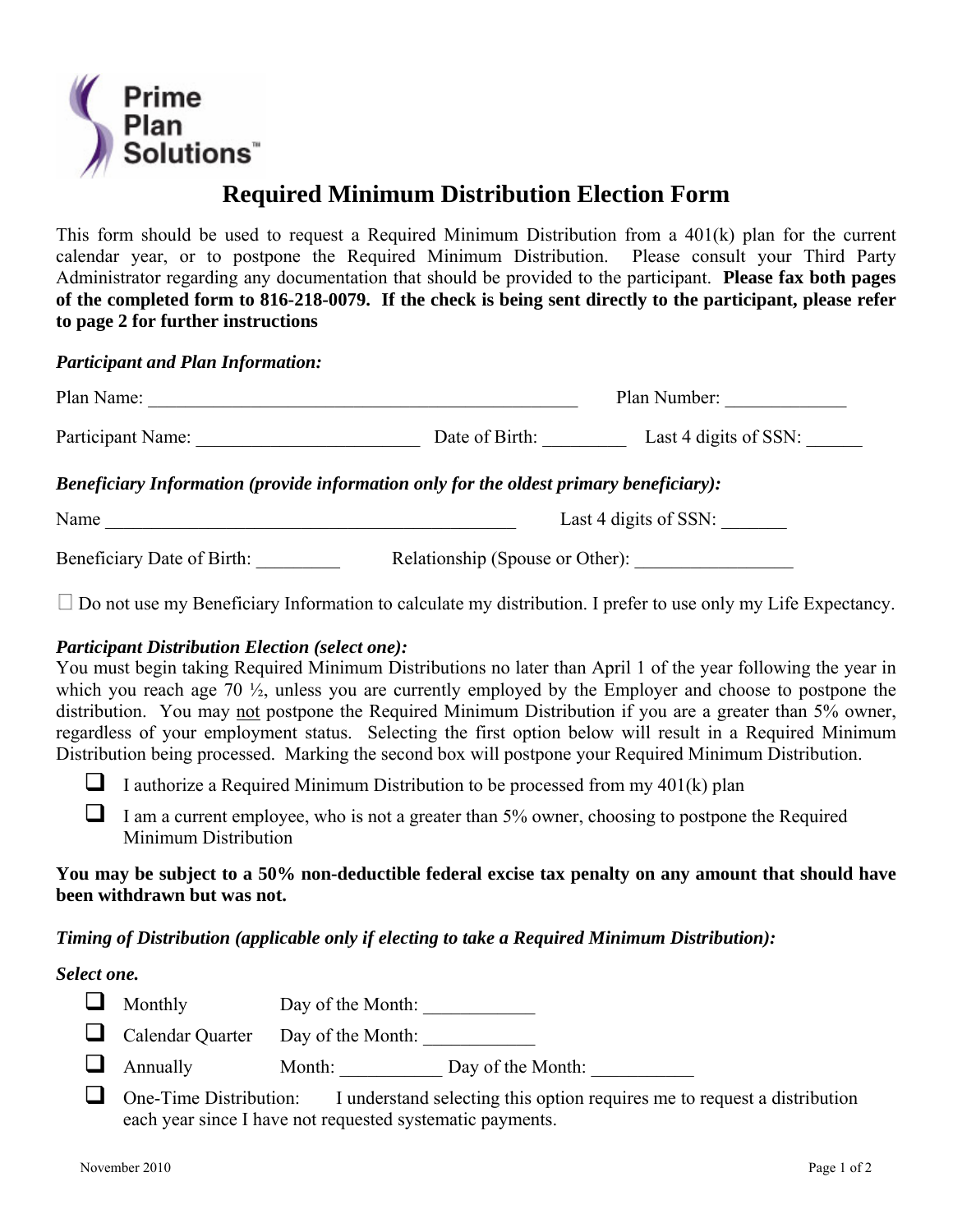#### *Federal Income Tax Withholding Election:*

Required Minimum Distributions do not have required withholding. If you wish to have taxes withheld, please indicate the percentage below. If nothing is marked, then no withholding will be taken.

Withhold Federal Income Tax of  $\frac{1}{2}$  % (Must be 10% or greater)

*Participant Signature:* 

Participant Signature Print Name Date

 $\_$  , and the contribution of the contribution of  $\overline{\mathcal{L}}$  , and the contribution of  $\overline{\mathcal{L}}$  , and  $\overline{\mathcal{L}}$ 

## *Information below to be completed by the plan trustee:*

Indicate below if you prefer to have the check sent directly to the participant's address.

\_\_\_\_\_ \*Please send the distribution check directly to the participant's address. I am aware that I will not receive a copy of the check for my records. **(This option requires the trustee's signature to be medallion guaranteed. If not provided, the distribution check will be mailed to the plan trustee.)** 

\*Participant's Address: \_\_\_\_\_\_\_\_\_\_\_\_\_\_\_\_\_\_\_\_\_\_\_\_\_\_\_\_\_\_\_\_\_ (Street)

\_\_\_\_\_\_\_\_\_\_\_\_\_\_\_\_\_\_\_\_\_\_\_\_\_\_\_\_\_\_\_\_\_ (City, State, Zip)

*A medallion signature guarantee of the trustee's signature is required if you want the check sent directly to the participant's address. Eligible guarantors include:* 

*Commercial banks Trust companies Savings and loans Credit unions Savings banks Member firms of a national stock exchange* 

*Please note: a notary public is not an acceptable provider of medallion signature guarantees. The guarantee stamp must be an original; copies are not acceptable and cannot be faxed to Prime Plan Solutions. Please mail the completed form containing the medallion signature guarantee to the following address:* 

> Prime Plan Solutions PO Box 219162 Kansas City, MO 64121

Trustee Signature Date Print Name Date

 $\_$  , and the contribution of the contribution of  $\overline{\mathcal{L}}$  , and the contribution of  $\overline{\mathcal{L}}$  , and  $\overline{\mathcal{L}}$ 

**If distribution check is to be delivered to the plan trustee, then fax the completed form to Prime Plan Solutions at 816-218-0079.**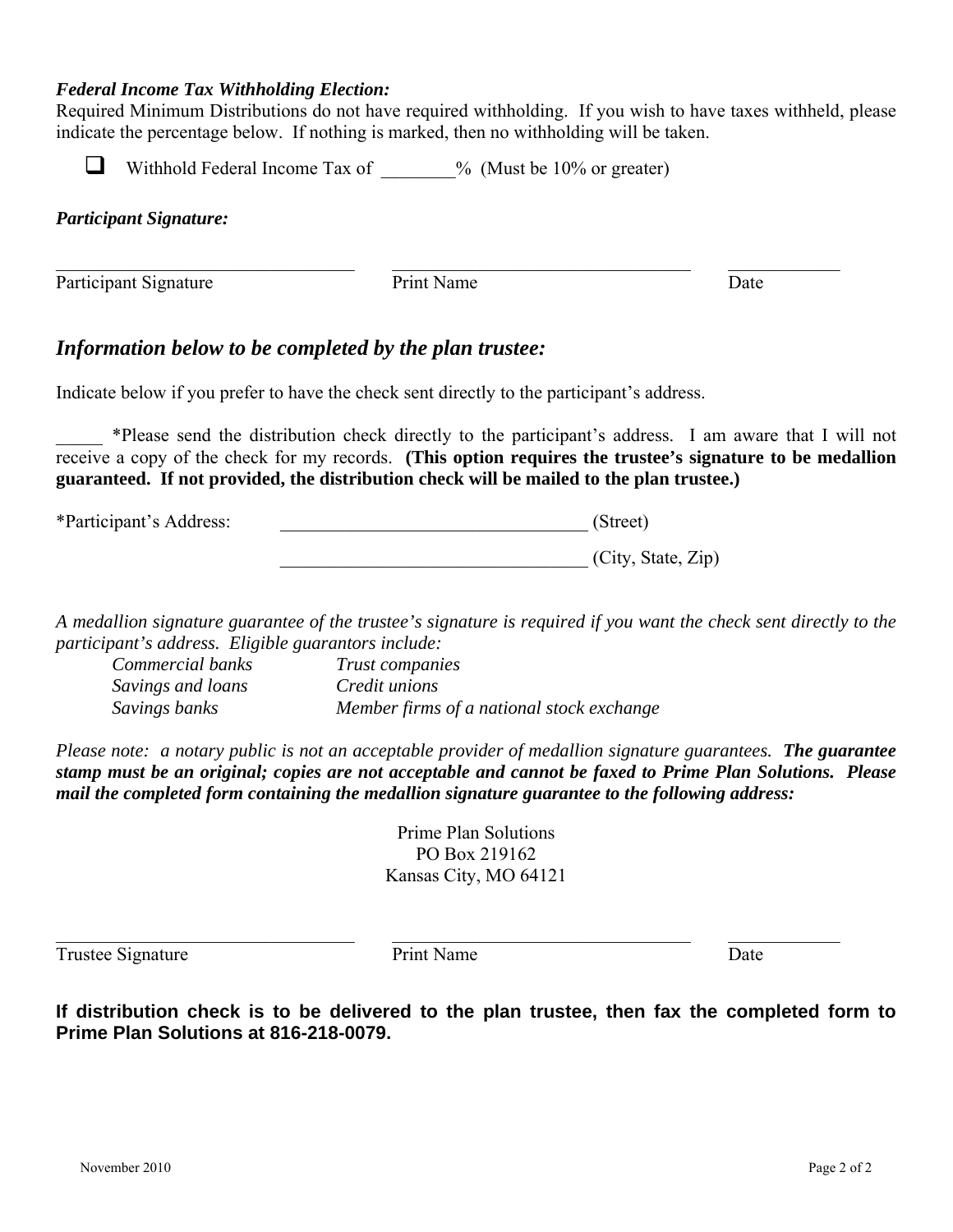### **TO THE PLAN ADMINISTRATOR:**

### **SPECIAL TAX NOTICE REGARDING PLAN PAYMENTS**

If the amount to be distributed from the Plan exceeds \$200, the Plan Administrator is required to provide the SPECIAL TAX NOTICE REGARDING PLAN PAYMENTS during the 30 to 180 day period preceding the distribution date. For this purpose, a Roth deferral account is treated separately. The notice explains the potential tax treatment of a distribution, of the direct rollover option and of required withholding with respect to certain distributions.

The Plan generally may not make a distribution earlier than 30 days after the Plan Administrator gives the notice. However, the participant may waive the 30-day minimum notice period by an affirmative election. The Plan Administrator may treat a participant's election made before the end of the 30-day notice period as a waiver of the remaining notice period and may make distribution (by payment or direct rollover, as elected) before the notice period ends.

The notice explains the mandatory 20% withholding tax on an "eligible rollover distribution" and the right to elect a direct rollover of the distribution to avoid the withholding. If a distribution is made which is not an eligible rollover distribution, you must provide a Form W-4P (not part of this package) no later than the date of the first payment. Form W-4P allows an election out of withholding for a distribution other than an eligible rollover distribution. We recommend providing Form W-4P only after an election is made to receive a distribution that is not an eligible rollover distribution. This approach will avoid confusion between the use of Form W-4P and the 20% withholding explained in the notice.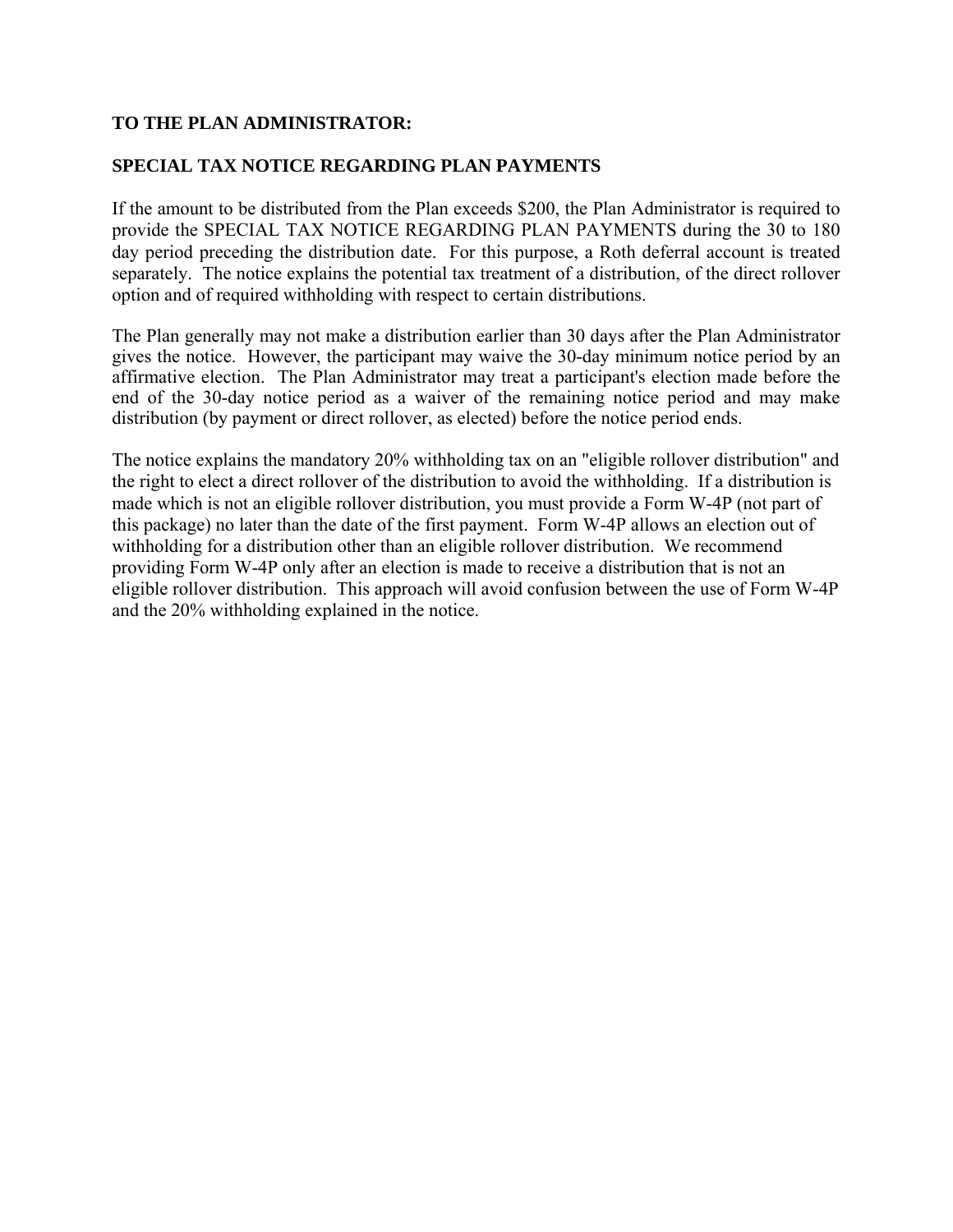## **SPECIAL TAX NOTICE REGARDING PLAN PAYMENTS (FOR PARTICIPANT)**

**\_\_\_\_\_\_\_\_\_\_\_\_\_\_\_\_\_\_\_\_\_\_\_\_\_\_\_\_\_\_\_\_\_\_\_\_\_\_\_\_\_\_\_\_ 401(k) Plan** 

This notice explains how you can continue to defer federal income tax on your retirement plan savings in the Plan and contains important information you will need before you decide how to receive your Plan benefits. All references to "the Code" are references to the Internal Revenue Code of 1986, as amended. This notice summarizes only the federal (not state or local) tax rules which apply to your distribution. Because these rules are complex and contain many conditions and exceptions which we do not discuss in this notice, you may need to consult with a professional tax advisor before you receive your distribution from the Plan.

### **A. TYPES OF PLAN DISTRIBUTIONS**

**Eligibility for rollover.** The Code classifies distributions into two types: (1) distributions you may roll over ("eligible rollover distributions") and (2) distributions you may not roll over. (See "Distributions not eligible for rollover." below.) You may also receive a distribution where part of the distribution is an eligible rollover distribution and part is not eligible for rollover. An eligible rollover distribution is a payment by you or the Plan Administrator of all or part of your benefit to another plan or IRA that allows you to continue to postpone taxation of that benefit until it is paid to you. The Plan Administrator will assist you in identifying which portion of your distribution is an eligible rollover distribution and which portion is not eligible for rollover.

**Plans that may accept a rollover.** You may roll over an eligible rollover distribution (other than Roth deferrals and earnings) to a Roth IRA (provided that for distributions before January 1, 2010, your adjusted gross income for the taxable year of the distribution does not exceed \$100,000), a traditional IRA or an eligible employer plan that accepts rollovers. An "eligible employer plan" includes a plan qualified under Code Section 401(a), including a 401(k) plan, profit sharing plan, defined benefit plan, stock bonus plan (including an ESOP), and money purchase plan; a Section 403(a) annuity plan; a 403(b) plan; and an eligible Section 457(b) plan maintained by a governmental employer (governmental 457 plan). Special rules apply to the rollover of after-tax contributions and Roth deferrals. See "After-tax contributions" and "Roth deferrals" below. YOU MAY NOT ROLL OVER ANY DISTRIBUTION TO A SIMPLE IRA OR A COVERDELL EDUCATION SAVINGS ACCOUNT (FORMERLY KNOWN AS AN EDUCATIONAL IRA).

**Deciding where to roll over a distribution.** An eligible employer plan is not legally required to accept a rollover. Before you decide to roll over your payment to another employer plan, you should find out whether the plan accepts rollovers and, if so, the types of distributions it accepts as a rollover. Even if a plan accepts rollovers, it might not accept rollovers of certain types of distributions, such as after-tax amounts. If this is the case, and your distribution includes after-tax amounts, you may wish instead to roll over your distribution to an IRA or to split your rollover amount between the employer plan in which you will participate and an IRA. You should also find out about any documents you must complete before a "receiving" plan or IRA sponsor will accept a rollover. If an employer plan accepts your rollover, the plan may restrict subsequent distributions of the rollover amount or may require your spouse's consent for any subsequent distribution. A subsequent distribution from the plan that accepts your rollover may also be subject to different tax treatment than distributions from this Plan. Check with the administrator of the plan that is to receive your rollover, regarding subsequent distributions and taxation of the amount you will roll over, prior to making the rollover.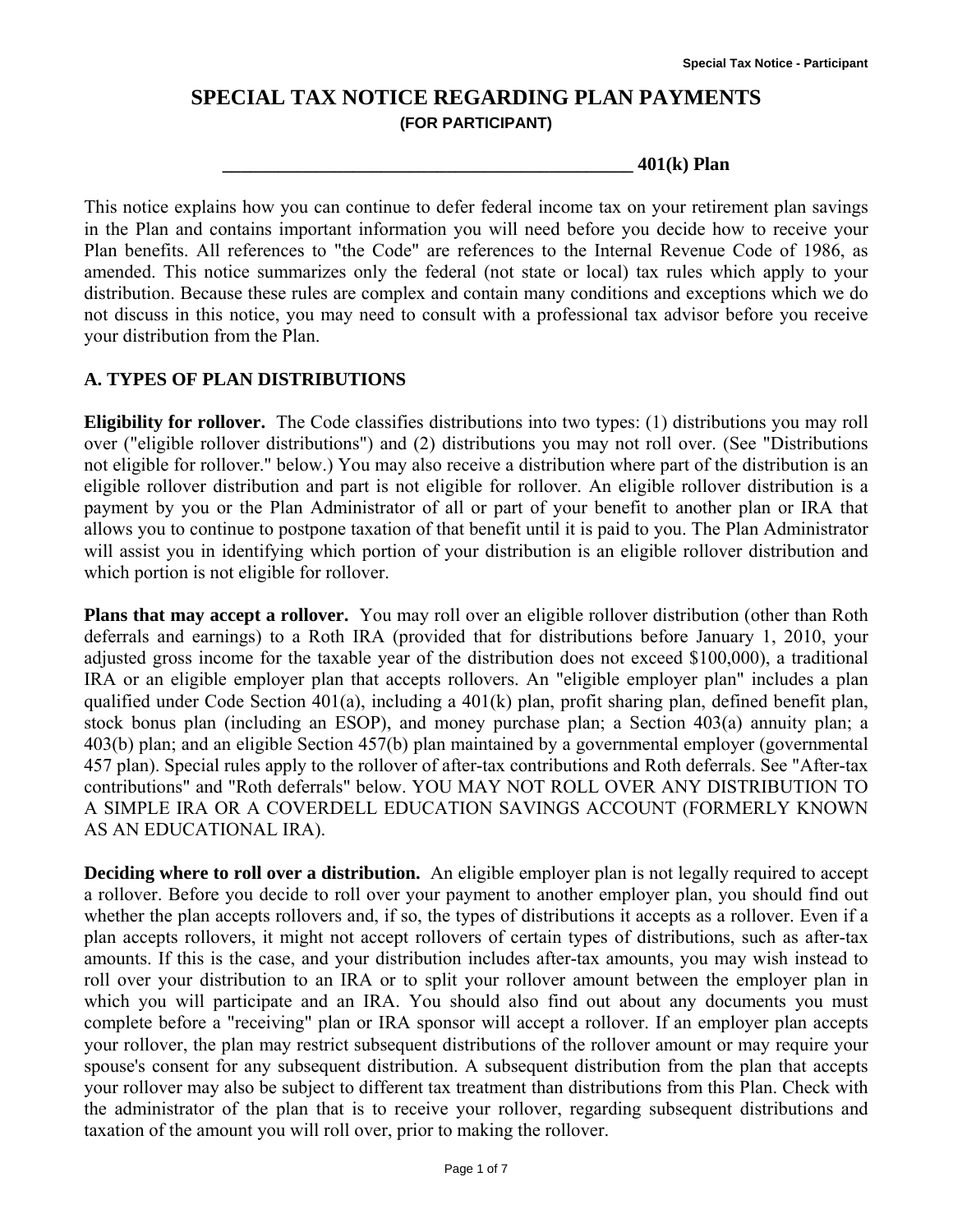**Distributions not eligible for rollover.** An eligible rollover distribution means any distribution to you of all or any portion of your account balance under the Plan except the following:

*Required minimum distributions.* Beginning in the year in which you retire or reach age 70 1/2 (whichever is later), the Code may require the Plan to make "required minimum distributions" to you. You may not roll over the required minimum distributions. Special rules apply if you own more than 5% of the Employer.

*Corrective distributions.* You may not roll over a distribution from the Plan to correct a failed nondiscrimination test or because legal limits on certain contributions were exceeded.

*Substantially equal periodic payments.* You may not roll over a distribution if it is part of a series of substantially equal payments made at least once a year and which will last for: (1) your lifetime (or your life expectancy), (2) your lifetime and your beneficiary's lifetime (or life expectancies), or (3) a period of 10 years or more.

*Hardship distributions*. A hardship distribution is not eligible for rollover.

### **After-tax contributions (other than Roth deferrals).**

*After-tax/rollover into an IRA*. You may roll over after-tax contributions, if any, to an IRA either directly or indirectly. For distributions before January 1, 2010, you may roll over your after-tax contributions to a Roth IRA, provided your adjusted gross income for the taxable year of the distribution does not exceed \$100,000. The Plan Administrator will assist you in identifying how much of your payment is the taxable portion and how much is the after-tax portion. If you roll over after-tax contributions to an IRA, it is your responsibility to keep track of, and report to the IRS on the applicable forms, the amount of these after-tax contributions. This will enable you to determine the nontaxable amount of any future distributions from the IRA. Once you roll over your after-tax contributions to an IRA, you may NOT later roll over those amounts to an employer plan, but may roll over your after-tax contributions to another IRA.

*After-tax/rollover into an employer plan*. You may DIRECTLY roll over after-tax contributions, if any, from the Plan to another qualified plan (including a defined benefit plan) or to a 403(b) plan if the other plan will accept the rollover and provides separate accounting for amounts rolled over, including separate accounting for the after-tax employee contributions and earnings on those contributions. You may NOT roll over after-tax contributions from the Plan to a Section 403(a) annuity plan, or to a governmental 457 plan. If you want to roll over your after-tax contributions to an employer plan that accepts these rollovers, you cannot have the after-tax contributions paid to you first. You must instruct the Plan Administrator to make a direct rollover on your behalf. Also, you may not first roll over after-tax contributions to an IRA and then roll over that amount into an employer plan.

**Roth deferrals.** You may roll over an eligible rollover distribution that consists of Roth deferrals (and earnings) ONLY to another Roth 401(k) plan (by a direct rollover), to a Roth 403(b) plan (by a direct rollover), provided the Roth 401(k) plan or the Roth 403(b) plan will accept the rollover, or to a Roth IRA (either by a direct rollover or by a 60-day rollover). In any of these direct rollovers, the distribution may be a "qualified Roth distribution" or may be a Roth distribution that is not qualified. See Section C. "Taxation of Roth deferrals." below. If you are completing a 60-day rollover to a qualified plan or to a 403(b) plan, you only may roll over the taxable portion of a non-qualified Roth distribution. See Section C. "Taxation of Roth deferrals" and "60-day rollover option" below.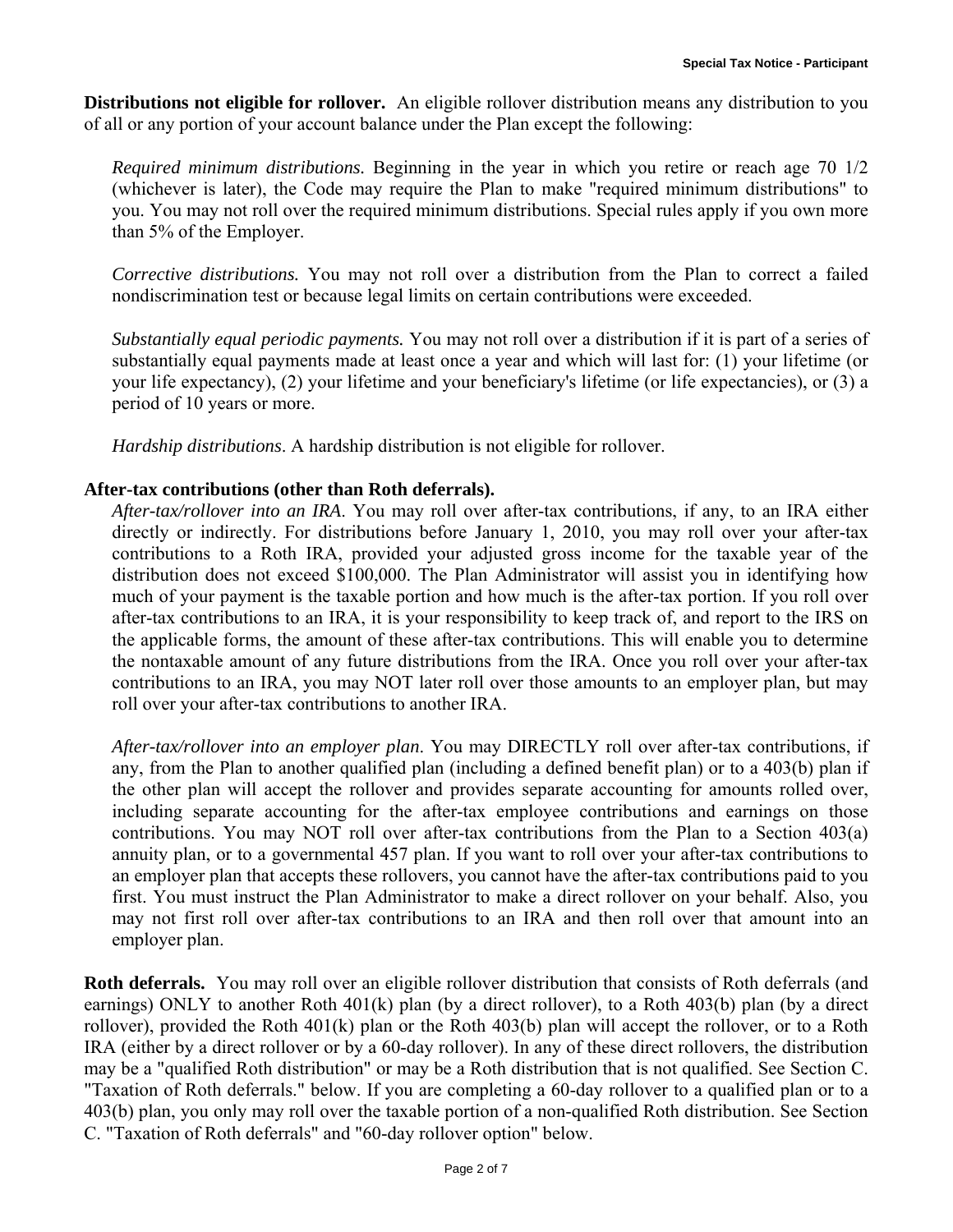**30-Day Notice Period/Waiver.** After receiving this notice, you have at least 30 days to consider whether to receive your distribution or have the distribution directly rolled over. If you do not wish to wait until this 30-day notice period ends before your election is processed, you may waive the notice period by making an affirmative election indicating whether or not you wish to make a direct rollover. Your distribution then will be processed in accordance with your election as soon as practical after the Plan Administrator receives your election.

### **B. DIRECT ROLLOVER**

**Direct rollover process.** You may elect a direct rollover of all or any portion of an eligible rollover distribution. If you elect a direct rollover, the Plan Administrator will pay the eligible rollover distribution directly to your IRA or to another eligible employer plan (to a Roth IRA or to a qualified plan in the case of a distribution of Roth deferrals) which you have designated. For the cash portion of your distribution, if any, the Plan Administrator may give you a check negotiable by the trustee or custodian of the recipient eligible employer plan or IRA. You must deliver the check to that trustee/custodian. A direct rollover amount is not subject to taxation at the time of the rollover, unless the direct rollover is from a pre-tax account to a Roth IRA. Except for a direct rollover of a pre-tax amount to a Roth IRA, the taxable portion of your direct rollover will be taxed later when you take it out of the IRA or the eligible employer plan. Depending on the type of plan, the later distribution may be subject to *different tax treatment* than it would be if you received a taxable distribution from this Plan. If you elect a direct rollover, your election form must include identifying information about the recipient IRA or plan.

**Treatment of periodic distributions.** If your Plan distribution is a series of payments over a period of less than ten years, each payment is an eligible rollover distribution. Your election to make a direct rollover will apply to all payments unless you advise the Plan Administrator of a change in your election. The Plan might not let you choose a direct rollover if your distributions for the year are less than \$200.

**Splitting a distribution/small distributions.** If your distribution exceeds \$500, you may elect a direct rollover of only a part of your distribution, provided the portion directly rolled over is at least \$500. If your distribution is \$500 or less, you must elect either a direct rollover of the entire amount or payment of the entire amount. The Plan might not let you choose a direct rollover if your distributions for the year are less than \$200.

**Change in tax treatment resulting from a direct rollover.** The tax treatment of any payment from the eligible employer plan or IRA receiving your direct rollover might be different than if you received your benefit in a taxable distribution directly from the Plan. For example, if you were born before January 1, 1936, you might be entitled to ten-year averaging or capital gain treatment, as explained below. However, if you roll over your benefit to a 403(b) plan, a governmental 457 plan, or an IRA, your benefit will no longer be eligible for that special treatment. See the sections below entitled "10% penalty tax if you are under age 59 1/2" and "Special tax treatment if you were born before 1936."

**Taxation of direct rollover of pre-tax distribution to Roth IRA.** If you directly roll over a pre-tax distribution to a Roth IRA, the taxable portion of the distribution is subject to taxation for the taxable year in which the distribution occurs (except that a special taxation rule applies to distributions during 2010 that you roll over to a Roth IRA, under which the distribution is subject to taxation ratably during 2011 and 2012). For distributions before January 1, 2010, you may not roll over a distribution from a pre-tax account to a Roth IRA if your adjusted gross income for the taxable year exceeds \$100,000.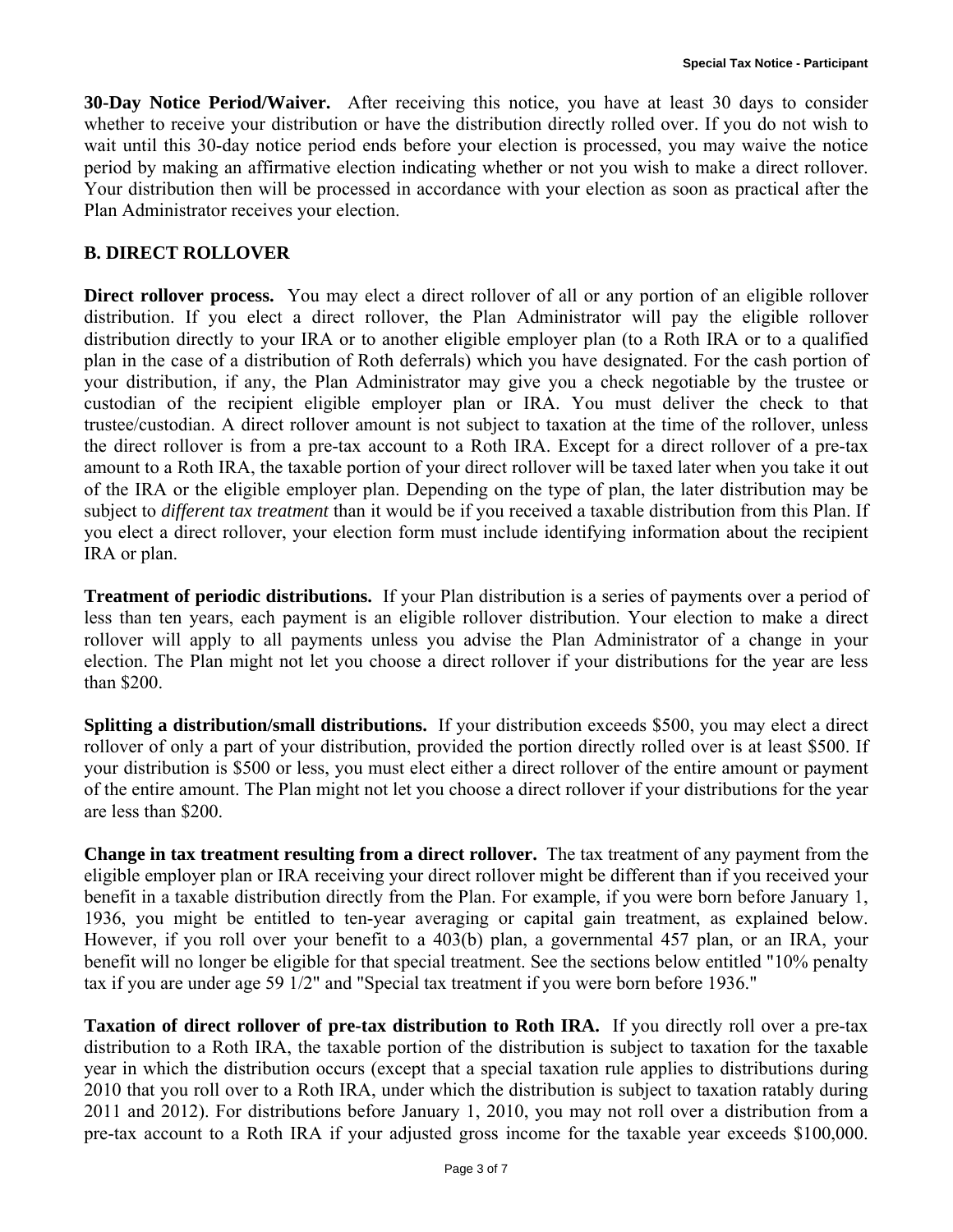However, the adjusted gross income limit on direct rollovers from a pre-tax account to a Roth IRA does not apply to distributions you roll over after December 31, 2009.

### **C. DISTRIBUTIONS YOU RECEIVE**

**Taxation of eligible rollover distributions.** The taxable portion of an eligible rollover distribution which you elect to receive is taxable to you in the year you receive it unless, within 60 days following receipt, you roll over the distribution to an IRA or to another eligible employer plan.

**Taxation of Roth deferrals.** If your distribution includes Roth deferrals, the taxation of the Roth deferrals depends on whether or not the distribution is a qualified distribution. For a distribution of Roth deferrals to be a qualified distribution, you must have satisfied two requirements: (1) the distribution must occur on or after the date you attain age 59 1/2, on or after the date of your death, or on account of your being disabled; and (2) the distribution must occur after the end of the 5th calendar year beginning with the first calendar year for which you made Roth deferrals to the Roth 401(k) plan. If the distribution of Roth deferrals is a qualified distribution, then neither the deferrals nor the earnings distributed on the deferrals will be taxable to you. If the distribution is not a qualified distribution, then the portion of the distribution representing your Roth deferrals will not be taxable to you, but the portion of the distribution representing earnings on the Roth deferrals will be taxable to you in the year you receive the distribution, unless within 60 days following receipt, you roll over the distribution to a Roth IRA, or you roll over the earnings on the Roth deferrals to a qualified plan or to a 403(b) plan, as explained under "60-day rollover option" below.

**Withholding on eligible rollover distributions.** The taxable portion of your eligible rollover distribution is subject to 20% federal income tax withholding. You may not waive this withholding. For example, if you elect to receive a taxable eligible rollover distribution of \$5,000, the Plan will pay you only \$4,000 and will send to the IRS \$1,000 as income tax withholding. You will receive a Form 1099-R from the Plan reporting the full \$5,000 as a distribution from the Plan. The \$1,000 withholding amount applies against any federal income tax you may owe for the year. The direct rollover is the *only* means of avoiding this 20% withholding.

**60-day rollover option.** The direct rollover explained in Section B above is not the only way to make a rollover. If you receive payment of an eligible rollover distribution, you may still roll over all or any portion of the distribution to an IRA or to another eligible employer plan that accepts rollovers, except that to the extent the distribution consists of Roth deferrals and earnings on the Roth deferrals. You may roll over the Roth deferrals and earnings on the Roth deferrals to a Roth IRA, or you may roll over only the taxable earnings (if any) on the Roth deferrals (but not the Roth deferrals) to a Roth 401(k) plan or to a Roth 403(b) plan. If you decide to roll over the distribution, *you must make the rollover within 60 days of your receipt of the payment.* The portion of your distribution which you elect to roll over is not subject to taxation until you receive distributions from the IRA or eligible employer plan, except that a rollover of a distribution from a pre-tax account to a Roth IRA is subject to taxation in the taxable year in which the distribution occurs.

You may roll over 100% of your eligible rollover distribution even though the Plan Administrator has withheld 20% of the distribution for income tax withholding. If you elect to roll over 100% of the distribution, you must obtain *other money* within the 60-day period to contribute to the IRA or eligible employer plan to replace the 20% withheld. If you elect to roll over only the 80% which you receive, the 20% withheld will be subject to taxation.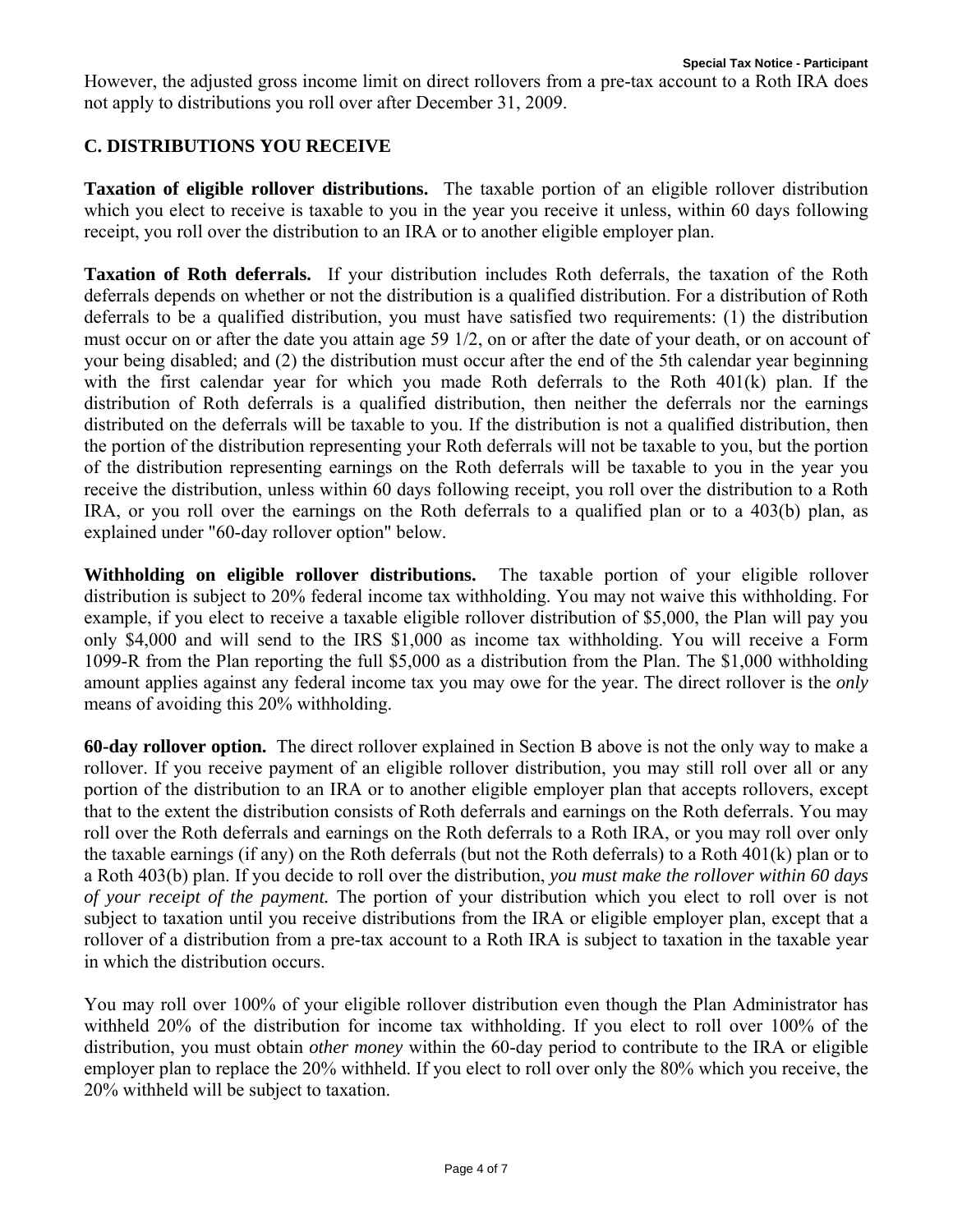*Example.* Assume the taxable portion of your eligible rollover distribution is \$5,000, and you do not elect a direct rollover. The Plan pays you \$4,000, withholding \$1,000 for income taxes. However, assume within 60 days after receiving the \$4,000 payment, you decide to roll over the entire \$5,000 distribution. To make the rollover, you will roll over the \$4,000 you received from the Plan and you will contribute \$1,000 from other sources (your savings, a loan, etc.). In this case, you will not have any tax liability with respect to the Plan distribution. The Plan will report a \$5,000 distribution for the year and you will report a \$5,000 rollover. When you file your income tax return, you may receive a refund of the \$1,000 withheld. If you roll over only the \$4,000 paid from the Plan, the \$1,000 you do not roll over is taxable. In addition, the \$1,000 you do not roll over may be subject to a 10% penalty tax. See "10% penalty tax if you are under age 59 1/2" below. When you file your income tax return, you still may receive an income tax refund, but the refund likely will be smaller because \$1,000 of the distribution is taxable.

**Withholding on distributions not eligible for rollover.** The 20% withholding described above does not apply to any taxable portion of your distribution that is *not* an eligible rollover distribution. You may elect whether to have federal income tax withholding apply to that portion. If you do not wish to have any income taxes withheld on that portion of your distribution, or if you wish to have an amount other than 10% withheld, you will need to sign and date IRS Form W-4P, checking the box opposite line 1. The Plan Administrator will provide you with Form W-4P if your distribution includes an amount that does not constitute an eligible rollover distribution. If you do *not* return the Form W-4P to the Plan Administrator prior to the distribution, the Plan Administrator will treat the failure to return the form as an *affirmative election* to have 10% withholding apply.

**10% penalty tax if you are under age 59 1/2.** If you receive a distribution from the Plan before you reach age 59 1/2 and you do not roll over the distribution, the taxable portion of your distribution is subject to a 10% penalty tax in addition to any federal income taxes unless an exception applies. For example, the 10% penalty tax does not apply if you separate from service with the Employer during or after the year in which you attain age 55, and then receive a distribution. See IRS Form 5329 for more information on the 10% penalty tax.

The 10% penalty tax will not apply to distributions from a governmental 457 plan, except to the extent the distribution (including earnings) is attributable to an amount you rolled over *to* that plan from another type of eligible employer plan or IRA. Any amount rolled over *from* a governmental 457 plan to another type of eligible employer plan or to a traditional IRA will become subject to the additional 10% tax if it is distributed to you before you reach age 59 1/2, unless one of the exceptions applies.

**Special tax treatment if you were born before 1936.** If your distribution is a "lump-sum distribution," and you were born before 1936, you may elect special tax treatment, but only if you do not roll over any part of the lump-sum distribution. If you roll over only a portion of your distribution to an IRA, a governmental 457 plan, or a 403(b) plan, this special tax treatment is not available for the rest of the payment. A lump-sum distribution is payment of your entire vested account balance (including any nontaxable portion of your distribution) under the Plan (and certain similar plans maintained by the Employer) that is made within one calendar year. If you are not a self-employed individual, the distribution must occur after you attain age 59 1/2 or after you have separated from service with the Employer. For a self-employed individual, a lump-sum distribution must occur after the self-employed individual attains age 59 1/2 or becomes disabled.

*Ten-year averaging*. If you receive a lump-sum distribution and you were born before 1936, you can make a one-time election to figure the tax on the lump-sum distribution under "10-year averaging" using 1986 tax rates. Ten-year averaging often reduces the tax you owe.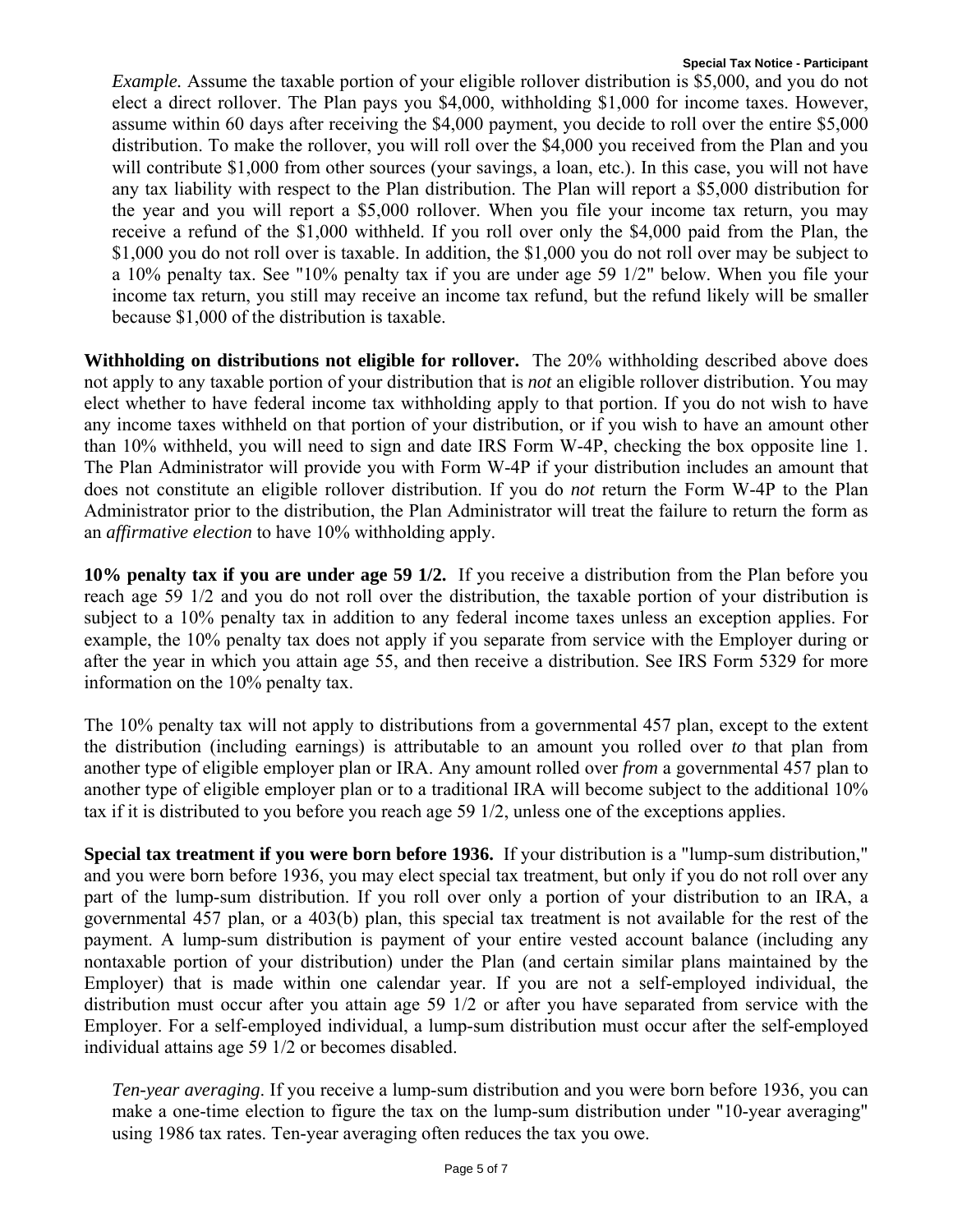*Capital gain treatment*. If you receive a lump-sum distribution, you were born before 1936 *and* you were a participant in the Plan before 1974, you may elect to have the part of your lump-sum distribution attributable to your pre-1974 participation taxed as long-term capital gain at a rate of 20%.

*Income averaging election and limitations.* You must have completed at least five years of active participation in the Plan for special tax treatment to apply to the lump-sum distribution election. You may elect special tax treatment, known as income averaging, by filing IRS Form 4972 with your income tax return. The instructions to Form 4972 provide further details regarding the reporting of your lump-sum distribution and describe the rules for determining whether a distribution qualifies as a lump-sum distribution. As a general rule, you may not elect income averaging for a lump-sum distribution if you elected income averaging with respect to a prior lump-sum distribution you received after December 31, 1986, or after you had attained age 59 1/2. You may not elect this special tax treatment if you rolled amounts into this Plan from a 403(b) plan, from a governmental 457 plan or from an IRA not originally attributable to a qualified employer plan. You also may not elect income averaging if you previously rolled over another distribution from the Plan. Finally, you may not elect income averaging if you roll over your distribution to an IRA, a governmental 457 plan or a 403(b) plan, and then take a distribution from the IRA, plan or annuity.

**Government publications.** IRS Publication 575 and IRS Publication 590 provide additional information about the tax treatment of plan distributions and rollovers. These publications are available from your local IRS office, on the IRS's Internet Website at www.irs.gov, or by calling 1-800-TAX-FORMS.

**Employer Securities.** The Code provides a special rule for a distribution which includes Employer securities *(i.e.*, stock of the Employer). In order to take advantage of this special rule: (1) the distribution must qualify as a lump-sum distribution; or (2) the Employer stock must be attributable to after-tax employee contributions. Under this special rule, you have the option of not paying the tax on the "net unrealized appreciation" of the stock until you sell the stock. Net unrealized appreciation generally is the increase in the value of the Employer stock while the Plan held the stock. For example, if the Employer contributed Employer stock to your account when the stock was worth \$500 but the stock is worth \$800 when you receive it, you could elect not to pay the tax on the \$300 increase in value until you later sold the stock.

*Election against special rule.* You may elect not to have the special rule apply to net unrealized appreciation. If you elect not to apply the special rule, your net unrealized appreciation is taxable in the year of distribution, unless you roll over the stock. You may roll over the stock to an IRA or to another eligible employer plan in a direct rollover or a rollover which you make yourself. Generally, you no longer will be able to use the special rule for net unrealized appreciation if you roll over the stock to an IRA or to another eligible employer plan.

*Withholding requirements.* If you receive only Employer stock in a distribution that is eligible for rollover, withholding will not apply to the distribution. If you receive cash or property other than Employer stock, as well as Employer stock, in a distribution that is eligible for rollover, the Plan will base the 20% withholding amount on the entire taxable amount paid to you (including the value of the Employer stock determined by excluding the net unrealized appreciation). However, the amount withheld will not exceed the cash or property (excluding Employer stock) paid to you.